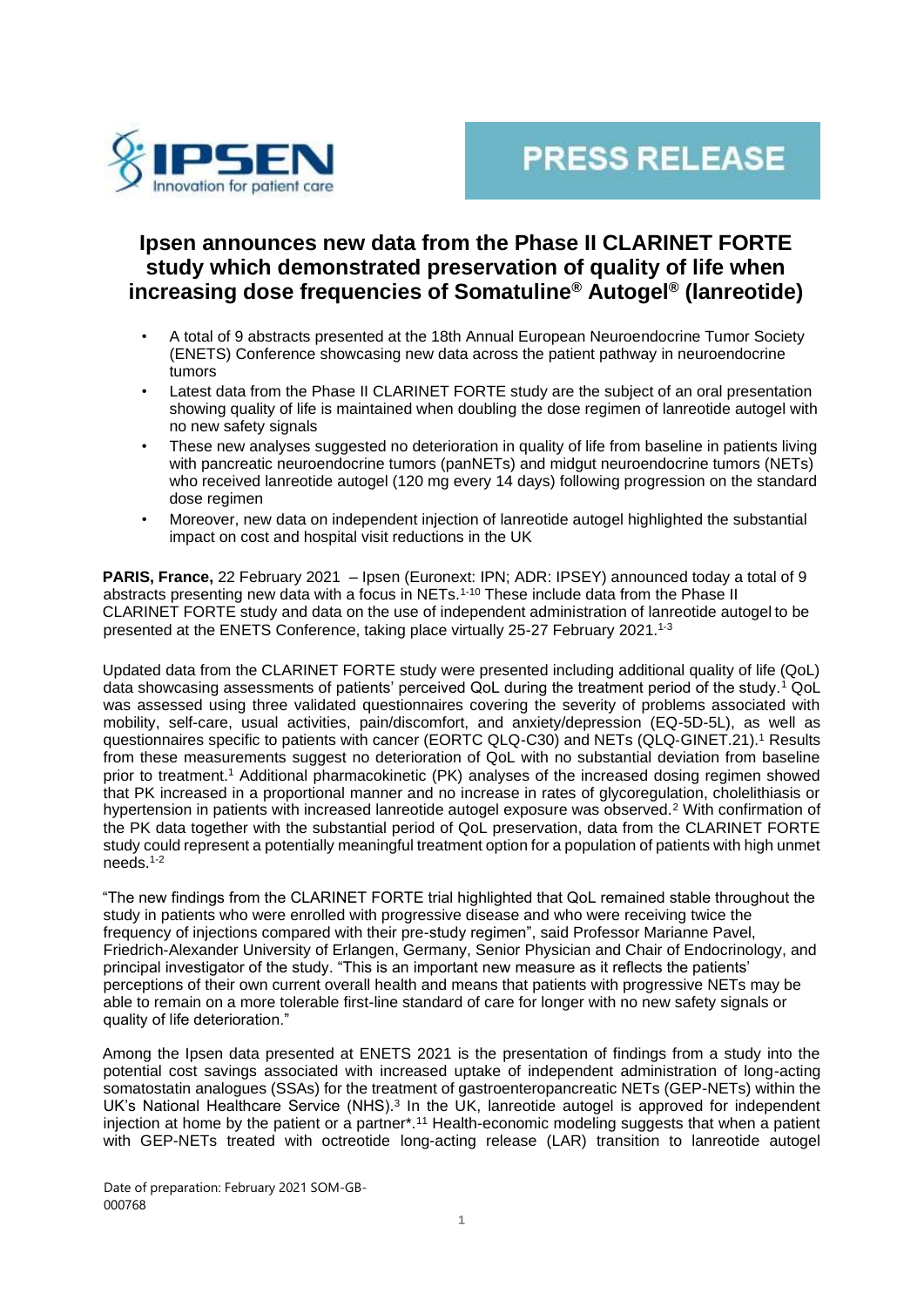administered via independent injection, an average of 14.5 nurse contacts, including four hospital visits, could potentially be avoided every year as well as potential overall expenses per patient being lowered by 16.4% equating to £2,458 saved per year. At a population level, the increase in patients independently injecting SSAs, from 12.6% (pre-COVID) to 24.5% (during COVID), may have reduced the annual overall healthcare expenditure for the NHS from £53.4M to £52.9M.<sup>3</sup>

"The effective remote management of patients has never been more critical. As a chronic condition, patients living with NETs require long-term solutions which provide continuity of treatment and flexibility. Home administration of lanreotide autogel provides patients living with NETs the independence to manage their own treatment and can ease the pressure on frontline healthcare professionals, reducing hospital visits and potentially the risk of COVID-19 for patients," said Lilian Cortez, author and GI specialist pharmacist at the The Royal Marsden NHS Foundation Trust, UK. "The potential benefits identified in this study should be considered alongside patient experience in evaluating pandemicenforced practices that may be beneficial to adopt long-term."

Ipsen also unveiled details from multiple studies highlighting a data-driven vision of patient-centricity, which show how mining the wealth of data generated from a drug's discovery to real-world use after regulatory approval can unlock insights into the epidemiology and clinical features of NETs. These include a retrospective study leveraging data from five years of electronic health records to increase understanding of NETs and help to identify new therapeutic strategies; and results from the Phase III RAISE study, in collaboration with Owkin, investigating the use of deep learning models and dissociated response to predict early treatment efficacy in patients with NETs.4,5

"True patient-centricity requires an analytical, insights-driven mindset and at Ipsen we are pushing the boundaries to bring new data to best serve patients and their families, and generate pharmacoeconomic measures of Health Systems," said Prof. Dr. Steven Hildemann, Executive Vice President, Chief Medical Officer, Head of Global Medical Affairs and Patient Safety, Ipsen. "Ipsen remains a committed partner and leader in the NET landscape and our presence at ENETS showcases how we are taking strides in making tangible differences for patients living with NETs. As a company, we continue to champion the empowerment of patients across the treatment pathway."

## **END**

## **Notes to editors**

#### **About NETs**

Neuroendocrine tumors, or NETs, are a group of uncommon tumors that develop in the cells of the neuroendocrine system, throughout the body.12,13 NETs occur in both men and women, in general aged 50 to 60 years old, although they can affect anyone of any age.<sup>14</sup>

The three licensed areas where NETs are found in the body are the gastrointestinal tract, the pancreas and the lungs.<sup>15</sup>

- Gastrointestinal NETs (GI-NETs) are found in the gastrointestinal tract or digestive system and are the most common type of NETs.<sup>15</sup>
- Pancreatic NETs (panNETs) are formed in the islet cells of the pancreas and include several uncommon types of NETs.<sup>15</sup>
- Lung NETs are less common than other types, accounting for about one quarter of NETs.<sup>15</sup>

The symptoms of NETs are often not distinct and difficult to identify, and can sometimes take between five to seven years to fully diagnose.<sup>16</sup> The number of people being newly diagnosed with NETs overall is believed to be rising.<sup>17</sup> This is mainly due to increased awareness of the condition and diagnostic testing.<sup>17</sup> NETs are now the fastest growing class of cancers worldwide, accounting for around 2% of all cancers at any time.<sup>17</sup>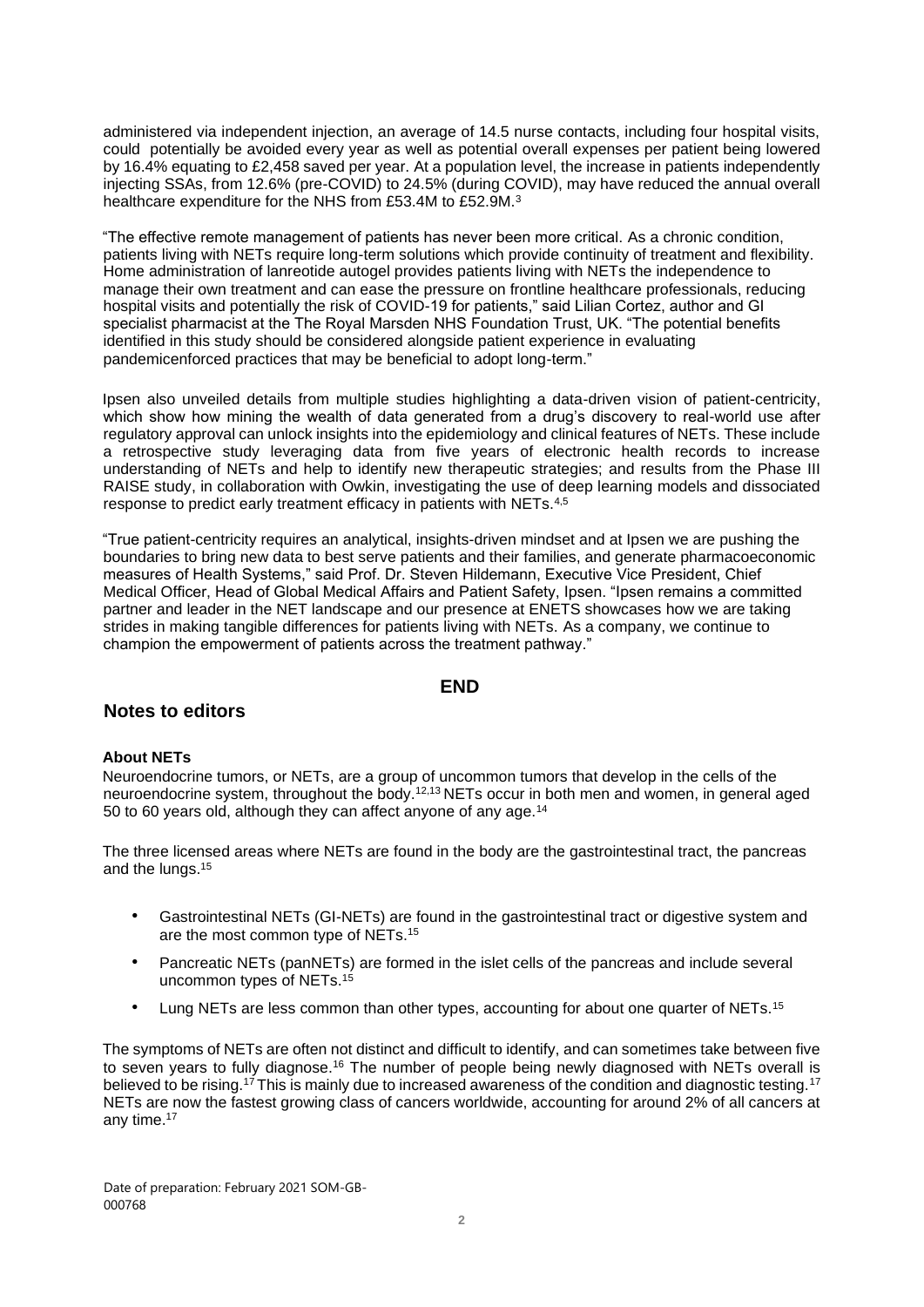### **About CLARINET FORTE**

CLARINET FORTE was a prospective single-arm, open-label, exploratory, international Phase II study to explore the efficacy and safety of an increased lanreotide autogel dosing frequency (120 mg every 14 days) in patients with metastatic or locally advanced unresectable pancreatic NETs or midgut NETs, with centrally-accessed progression within the last two years while on a standard lanreotide autogel regimen (120 mg every 28 days) for 24 weeks or more.<sup>18</sup> Initial efficacy and safety data from the CLARINET FORTE study were presented at the 2020 European Society for Medical Oncology (ESMO) Congress, which took place on 19-21 September 2020.

### **About Somatuline® Autogel® (lanreotide)**

Somatuline® Autogel®/Depot is made of the active substance lanreotide and is a long-acting somatostatin analogue that inhibits the secretion of growth hormone and certain hormones secreted by the digestive system. The licensed indications of Somatuline<sup>®</sup> Autogel<sup>®</sup> are:<sup>11</sup>

- The treatment of individuals with acromegaly when the circulating levels of Growth Hormone (GH) and/or Insulin-like Growth Factor-1 (IGF-1) remain abnormal after surgery and/or radiotherapy, or in patients who otherwise require medical treatment.
- The treatment of grade 1 and a subset of grade 2 (Ki-67 index up to 10%) gastroenteropancreatic neuroendocrine tumors (GEP-NETs) of midgut, pancreatic or unknown origin where hindgut sites of origin have been excluded, in adult patients with unresectable locally advanced or metastatic disease.
- The treatment of symptoms associated with neuroendocrine (particularly carcinoid) tumors. The recommended starting dose is one injection of Somatuline Autogel® 120 mg administered every 28 days.

The detailed recommendations for the use of Somatuline® Autogel® are described in the [Summary of](https://www.medicines.org.uk/emc/product/4808/smpc) [Product Characteristics](https://www.medicines.org.uk/emc/product/4808/smpc) [\(](https://www.medicines.org.uk/emc/product/4808/smpc)SmPC) in the UK.<sup>11</sup>

\* The decision regarding administration by the patient or a trained person should be taken by a healthcare professional.

#### **About Ipsen**

Ipsen is a global mid-size biopharmaceutical company with a focus on transformative medicines in Oncology, Rare Disease and Neuroscience. Ipsen also has a well-established Consumer Healthcare business. With total sales over €2.5 billion in 2020, Ipsen sells more than 20 drugs in over 115 countries, with a direct commercial presence in more than 30 countries. Ipsen's R&D is focused on its innovative and differentiated technological platforms located in the heart of the leading biotechnological and life sciences hubs (Paris-Saclay, France; Oxford, UK; Cambridge, US; Shanghai, China). The Group has about 5,700 employees worldwide. Ipsen is listed in Paris (Euronext: IPN) and in the United States through a Sponsored Level I American Depositary Receipt program (ADR: IPSEY). For more information on Ipsen, visit [www.ipsen.com.fr](http://www.ipsen.com.fr/)

#### **Ipsen's Forward Looking Statement**

The forward-looking statements, objectives and targets contained herein are based on the Group's management strategy, current views and assumptions. Such statements involve known and unknown risks and uncertainties that may cause actual results, performance or events to differ materially from those anticipated herein. All of the above risks could affect the Group's future ability to achieve its financial targets, which were set assuming reasonable macroeconomic conditions based on the information available today. Use of the words "believes", "anticipates" and "expects" and similar expressions are intended to identify forward-looking statements, including the Group's expectations regarding future events, including regulatory filings and determinations, and the outcome of this study or other studies. Moreover, the targets described in this document were prepared without taking into account external growth assumptions and potential future acquisitions, which may alter these parameters. These objectives are based on data and assumptions regarded as reasonable by the Group. These targets depend on conditions or facts likely to happen in the future, and not exclusively on historical data. Actual results may depart significantly from these targets given the occurrence of certain risks and uncertainties, notably the fact that a promising product in early development phase or clinical trial may end up never being launched on the market or reaching its commercial targets, notably for regulatory or competition reasons. The Group must face or might face competition from generic products that might translate into a loss of market share. Furthermore, the Research and Development process involves several stages each of which involves the substantial risk that the Group may fail to achieve its objectives and be forced to abandon its efforts with regards to a product in which it has invested significant sums. Therefore, the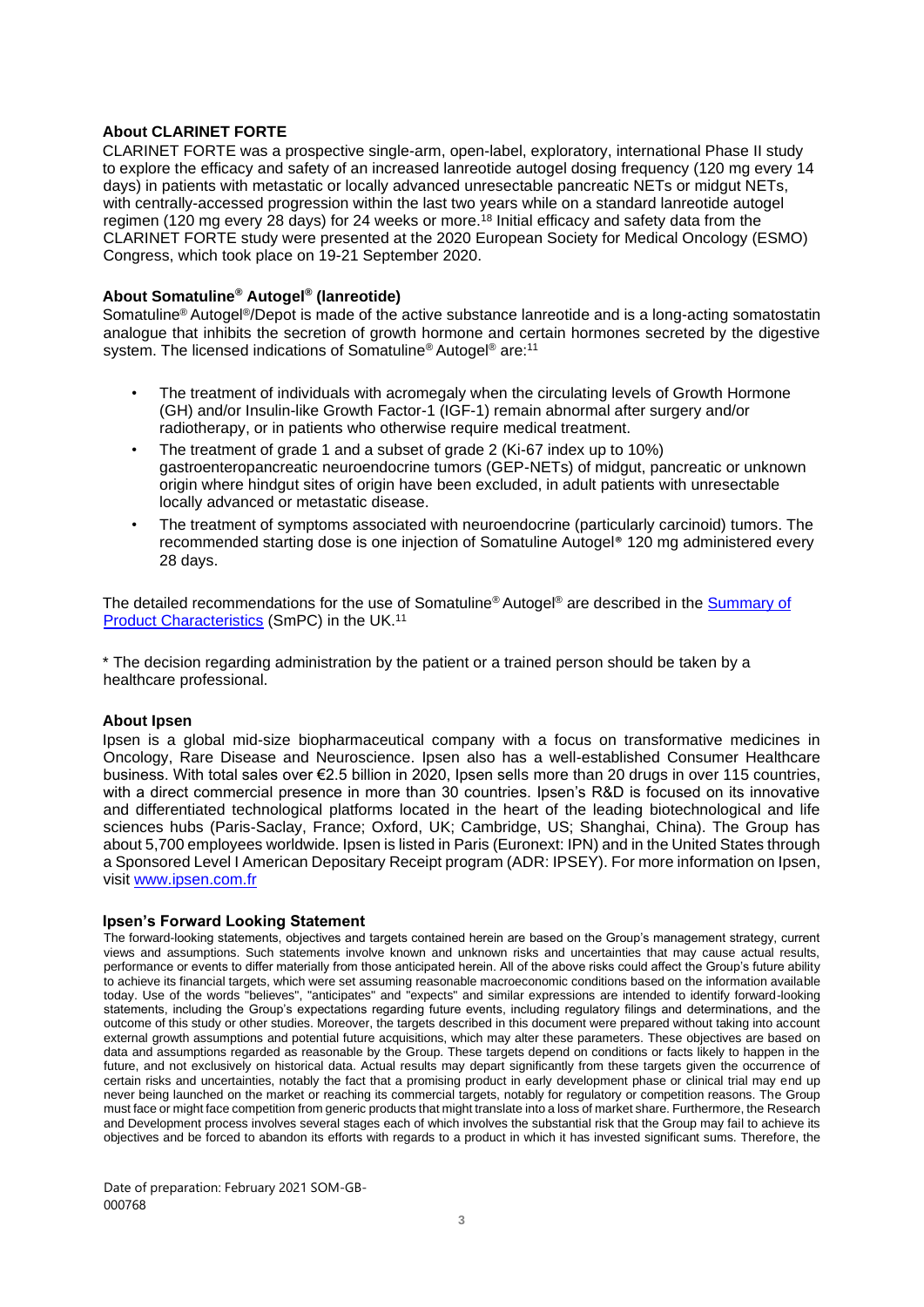Group cannot be certain that favorable results obtained during preclinical trials will be confirmed subsequently during clinical trials, or that the results of clinical trials will be sufficient to demonstrate the safe and effective nature of the product concerned. There can be no guarantees a product will receive the necessary regulatory approvals or that the product will prove to be commercially successful. If underlying assumptions prove inaccurate or risks or uncertainties materialize, actual results may differ materially from those set forth in the forward-looking statements. Other risks and uncertainties include but are not limited to, general industry conditions and competition; general economic factors, including interest rate and currency exchange rate fluctuations; the impact of 6 pharmaceutical industry regulation and health care legislation; global trends toward health care cost containment; technological advances, new products and patents attained by competitors; challenges inherent in new product development, including obtaining regulatory approval; the Group's ability to accurately predict future market conditions; manufacturing difficulties or delays; financial instability of international economies and sovereign risk; dependence on the effectiveness of the Group's patents and other protections for innovative products; and the exposure to litigation, including patent litigation, and/or regulatory actions. The Group also depends on third parties to develop and market some of its products which could potentially generate substantial royalties; these partners could behave in such ways which could cause damage to the Group's activities and financial results. The Group cannot be certain that its partners will fulfil their obligations. It might be unable to obtain any benefit from those agreements. A default by any of the Group's partners could generate lower revenues than expected. Such situations could have a negative impact on the Group's business, financial position or performance. The Group expressly disclaims any obligation or undertaking to update or revise any forward-looking statements, targets or estimates contained in this press release to reflect any change in events, conditions, assumptions or circumstances on which any such statements are based, unless so required by applicable law. The Group's business is subject to the risk factors outlined in its registration documents filed with the French Autorité des Marchés Financiers. The risks and uncertainties set out are not exhaustive and the reader is advised to refer to the Group's 2019 Universal Registration Document available on its website [\(www.ipsen.com\).](http://www.ipsen.com/)

#### **For further information:**

**Media and Financial Community** Ipsen Global Communications global@communication.ipsen.info

#### **References**

- 1. Pavel *et al.,* ENETS 2021. Efficacy, Safety and Quality of Life (QoL) with Lanreotide Autogel (LAN) 120 mg Every 14 Days in Progressive Pancreatic or Midgut Neuroendocrine Tumours (NETs): CLARINET FORTE Study Results.
- 2. Dehez *et al.,* ENETS 2021. CLARINET FORTE: Characterization of Pharmacokinetics (PK), Efficacy and Safety in Patients with Progressive Neuroendocrine Tumors (NETs) Treated with Lanreotide Autogel (LAN) 120 mg Every 14 Days (q14d).
- 3. Harrow *et al.,* ENETS 2021. Independent administration of long-acting somatostatin analogues (SSAs) for the treatment of gastroenteropancreatic neuroendocrine tumours (GEP-NET): potential savings of increased uptake in the UK National Health Service (NHS).
- 4. Marazuela *et al.,* ENETS 2021. Clinical Epidemiology of Patients With Neuroendocrine Tumors (NETs) In Spain, Using Electronic Health Records (EHRs) And Big Data Techniques.
- 5. Pavel *et al.,* ENETS 2021. The use of deep learning models to predict progression-free survival in patients with neuroendocrine tumours: results from phase 3 of the RAISE project.
- 6. Thiis-Evensen *et al.,* ENETS 2021. Plasma protein biomarkers for the detection of pancreatic neuroendocrine tumors (Pan-NET) and differentiation from small intestinal (SI) NET.
- 7. Hautefeuille *et al.,* ENETS 2021. OPERA: Observational Study of Perception of Information and Quality of Life (QoL) in Patients with Gastroenteropancreatic Neuroendocrine Tumors (GEP-NETs) Starting Lanreotide Autogel (LAN).
- 8. Dromain *et al.,* ENETS 2021. Dissociated response as a new biomarker of treatment response in neuroendocrine tumours: results from phase 3 of the RAISE project.
- 9. Perrier *et al.,* ENETS 2021. Cost of Carcinoid Syndrome (CS) In France: Analysis of the National Health Insurance Database.
- 10. Abstracts & Posters Annual ENETS Conference. ENETS. Last accessed: January 2021. Available from: [https://enetsconference.org/abstracts-and-posters.html.](https://enetsconference.org/abstracts-and-posters.html)
- 11. EMC. Somatuline Autogel (lanreotide acetate) SmPC. December 2019. Available from: <https://www.medicines.org.uk/emc/product/4808/smpc>
- 12. Neuroendocrine Tumour (NETs). Macmillan. Last accessed: January 2021. Available from: <https://www.macmillan.org.uk/cancer-information-and-support/neuroendocrine-tumours-nets.>